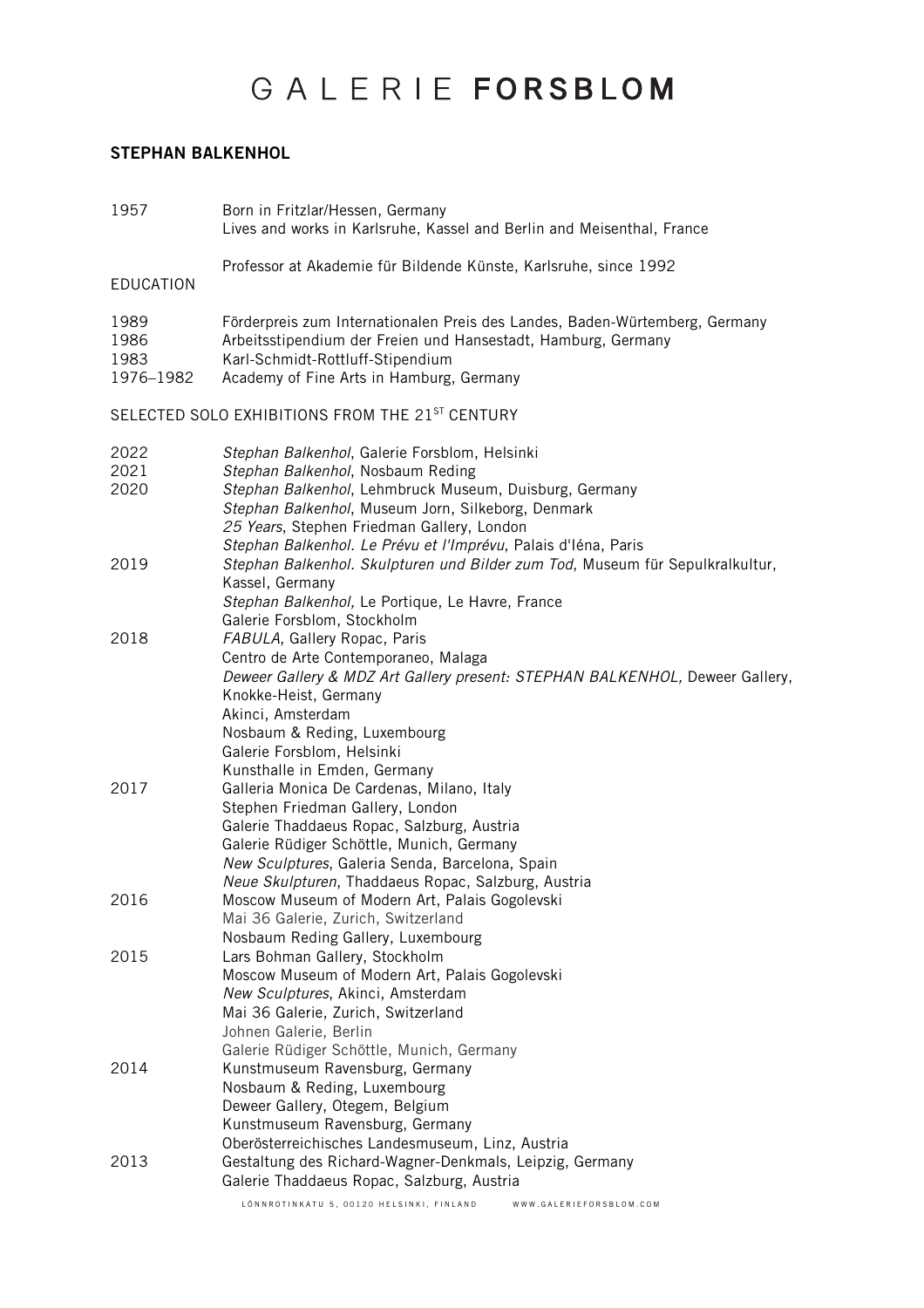|      | Holger Priess Galerie, Hamburg, Germany<br>Galleria Monica De Cardenas, Milan, Italy<br>Galerie Jochen Hempel, Leipzig, Germany<br>Galerie Rüdiger Schöttle, Munich, Germany<br>Stephen Friedman Gallery, London<br>Johnen Galerie, Berlin<br>Mai 36 Galerie, Zurich, Switzerland<br>Inauguration of the Wagner Memorial Sculpture, Leipzig, Germany<br>Peggy Guggenheim Collection, Venice, Italy<br>Galerie des Wetzlarer Kunstvereins, Wetzlarer, Germany                                                                                                                                                                                                      |
|------|-------------------------------------------------------------------------------------------------------------------------------------------------------------------------------------------------------------------------------------------------------------------------------------------------------------------------------------------------------------------------------------------------------------------------------------------------------------------------------------------------------------------------------------------------------------------------------------------------------------------------------------------------------------------|
| 2012 | Sotheby's at Chatsworth: A Selling Exhibition, Derbyshire, UK<br>Galerie Forsblom, Helsinki<br>Deweer Gallery, Otegem, Belgium<br>Stephan Balkenhol in St. Elizabeth, St. Elizabeth Church, Kassel, Germany<br>Valentina Bonomo Gallery, Rome<br>Galerie Thadäus Ropac, Salzburg, Austria                                                                                                                                                                                                                                                                                                                                                                         |
|      | Johnen Galerie, Berlin<br>Luce Gallery, Turin, Italy<br>Stephen Friedman Gallery, London<br>Kirche Sankt Elisabeth, Kassel, Germany<br>Nosbaum & Reding, Luxemburg                                                                                                                                                                                                                                                                                                                                                                                                                                                                                                |
| 2011 | Monica De Cardenas Galleria, Mailand, Italy<br>Salzburger Festspiele, Karl-Böhm-Saal, Salzburg, Austria<br>Burg Malbrouck, France<br>Galerie Rudiger Schottle, Munich, Germany<br>Kunstforum Würth, Turnhout, Belgium<br>Tomio Koyama Gallery, Kyoto, Japan                                                                                                                                                                                                                                                                                                                                                                                                       |
| 2010 | Art Statements Gallery, Hong Kong, China<br>Galerie Akinci, Amsterdam<br>Johnen Galerie, Berlin<br>Stephen Friedman Gallery, London<br>Galleria Monica De Cardenas, Milan, Italy<br>Luce Gallery, Turin, Italy<br>Chateau de Malbrouck, Lorraine, France<br>La Halle Verrière, Meisenthal, France<br>Musée de Grenoble, Grenoble, France<br>Mai 36 Galerie, Zurich, Switzerland<br>Galerie Forsblom, Helsinki<br>Deweer Art Gallery, Otegem, Belgium<br>Lars Bohman Gallery, Stockholm<br>Monica De Cardenas, Milan, Italy<br>Nosbaum & Reding Art Contemporain, Luxembourg<br>Gary Tatintsian Gallery Inc., Moscow<br>Gary Tatintsian Gallery, New York, NY, USA |
| 2009 | Galerie Thaddaeus Ropac, Paris<br>Kunstverein Augsburg e.V., Augsburg, Germany<br>Galerie Rüdiger Schöttle, Munich, Germany<br>Monica De Cardenas, Milan, Italy                                                                                                                                                                                                                                                                                                                                                                                                                                                                                                   |
| 2008 | Dogenhaus Galerie, Leipzig, Germany<br>Deichtorhallen, Hamburg, Germany<br>Galerie Löhrl, Mönchengladbach, Germany<br>Stephen Friedman Gallery, London<br>Mai 36 Galerie, Zurich, Switzerland                                                                                                                                                                                                                                                                                                                                                                                                                                                                     |
| 2007 | Valentina Bonomo - Arte Contemporanea, Rome<br>Galerie Forsblom, Helsinki<br>Galleri Lars Bohman, Stockholm                                                                                                                                                                                                                                                                                                                                                                                                                                                                                                                                                       |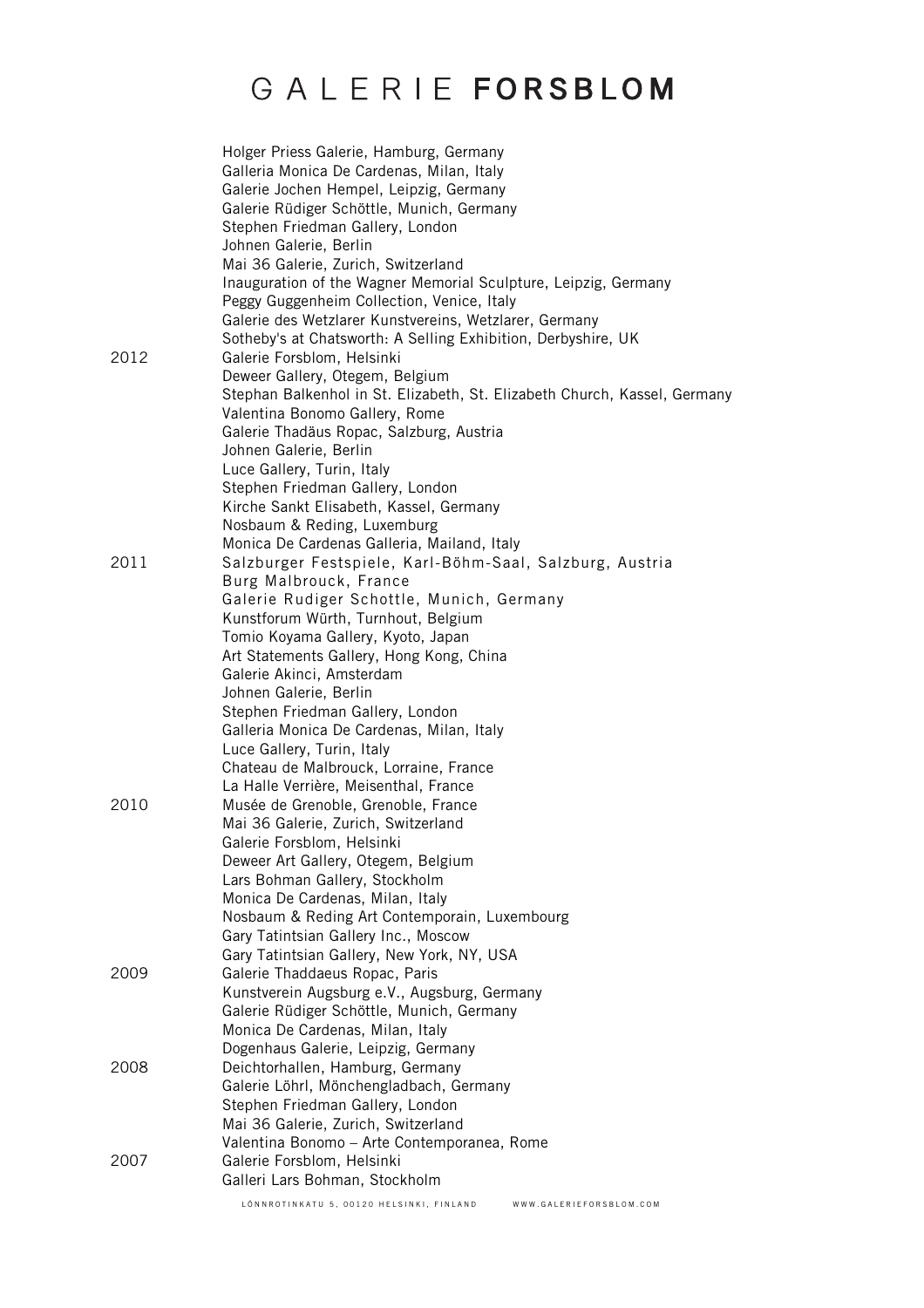|      | Galerie Thaddaeus Ropac, Paris                                                                      |
|------|-----------------------------------------------------------------------------------------------------|
|      | MKM Museum Küppersmühle für moderne Kunst, Duisburg, Germany                                        |
|      | Museum der Moderne, Salzburg, Austria                                                               |
| 2006 | Staatliche Kunsthalle Baden-Baden, Germany                                                          |
|      | Galerie Rüdiger Schöttle, Munich, Germany                                                           |
|      | Museum Liner, Appenzell, Switzerland                                                                |
| 2005 | Tel Aviv Museum of Art                                                                              |
|      | The National Museum of Art, Osaka, Japan                                                            |
|      | Galerie Thaddaeus Ropac, Paris                                                                      |
| 2003 | Barbara Gladstone Gallery, New York, NY, USA                                                        |
|      | Stephen Friedman Gallery, London                                                                    |
|      | Sprengel-Museum, Hannover, Germany                                                                  |
|      | Le Rectangle, Lyon, France                                                                          |
|      | Stadtische Galerie, Fellbach, Germany                                                               |
|      | Galleri Lars Bohman, Stockholm                                                                      |
|      | Galerie Thaddaeus Ropac, Paris                                                                      |
| 2002 | Galleri Akinci, Amsterdam                                                                           |
|      | Galerie Mai 36, Zürich, Switzerland                                                                 |
|      | Gallery Pepe Cobo, Seville, Spain                                                                   |
|      | Regen Projects, Los Angeles, CA, USA                                                                |
|      | Galerie Löhrl, Mönchengladbach, Germany                                                             |
|      | Deweer Art Gallery, Otegem, Belgium                                                                 |
| 2001 | Centro Galego de Arte Contemporanea, Santiago de Compostela, Spain                                  |
|      | Monica de Cardenas, Milan, Italy                                                                    |
|      | Fries Museum, Leeuwarden, The Netherlands                                                           |
|      | Johnson City Community College, Overland Park Kansas City, KS, USA                                  |
|      | Dörrie o Priess, Hamburg, Germany                                                                   |
|      | Galerie Thaddaeus Ropac, Salzburg, Austria                                                          |
|      | <b>OMR Gallery, Mexico City</b>                                                                     |
|      | Dogenhaus, Leipzig, Germany                                                                         |
|      | Museum der Bildenden Kunste, Leipzig, Germany                                                       |
|      | Kunstforum Baloise, Basel, Switzerland                                                              |
| 2000 | Barbara Gladstone Gallery, New York, USA                                                            |
|      | Galerie Johnen & Schöttle, Köln, Germany                                                            |
|      | Kunstverein Oldenburg, Oldenburg, Germany                                                           |
|      | The Contemporary Arts Centre, Cincinnati, Ohio, USA                                                 |
|      | Bell Gallery, Brown University Providence, Rhode Island, USA                                        |
|      | St Louis Arts Center, St Louis, Missouri, USA                                                       |
|      | Monica de Cardenas, Milan, Italy                                                                    |
|      | Centro Galego de Arte Contemporanéa, Santiago de Compostela, Spain                                  |
|      | Galerie Thaddaeus Ropac, Salzburg, Austria                                                          |
|      | Galeria OMR, Mexico City, Mexico                                                                    |
|      | Galerie Mai 36, Zürich, Switzerland                                                                 |
|      | Centre for Contemporary Art, Cincinatti, USA                                                        |
|      | Stephen Friedman Gallery, London, England                                                           |
|      | Galerie Löhrl, Mönchengladbach, Germany                                                             |
|      | John Berggruen Gallery, San Francisco, California, USA<br>Galerie Dörrie & Priess, Hamburg, Germany |
|      |                                                                                                     |
|      |                                                                                                     |

#### SELECTED GROUP EXHIBITIONS FROM THE 21ST CENTURY

2022 *Terra Incognita,* Akinci, Amsterdam Monica De Cardenas, Milano, Italy *In a world of people, I am a wall*, Galeria Senda, Barcelona, Spain Galerie de Bellefeuille, Toronto, Canada KETELEER GALLERY, Germany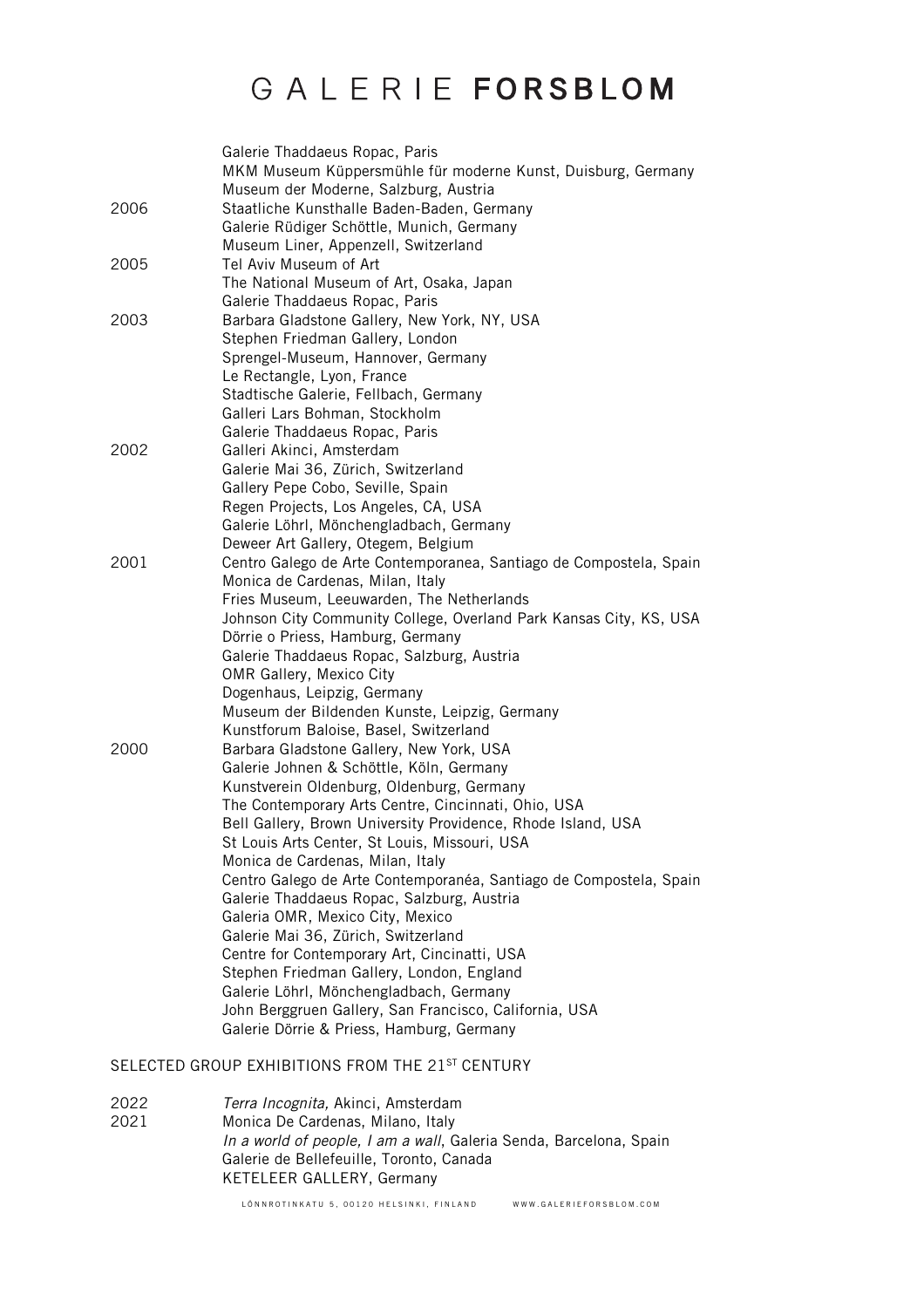|      | Past Present, Stephen Friedman Gallery, London<br>SPECTRUM - Art of the new Millennial form Private Collections, Cortesi Gallery, Milan,<br>Italy |
|------|---------------------------------------------------------------------------------------------------------------------------------------------------|
|      | Showroom, Galerie Krinzinger, Vienna, Italy<br>Pilgrims and Heretics, Gallery Har-El, Tel Aviv-Jaffa, Israel                                      |
|      | Who, Galleria Valentina Bonomo, Rome, Italy                                                                                                       |
| 2020 | small is beautiful II, Mai 36 Galerie, Zurich, Austria                                                                                            |
|      | II Mondo Umano, Galerie Klüser, Munich, Germany<br>Face Forward: The Art of Portraiture, Rachael Cozad Fine Art                                   |
|      | MESSE IN ST.AGNES, KÖNIG GALERIE, Berlin                                                                                                          |
|      | Bohman-Knäpper, Stockholm                                                                                                                         |
|      | RESET, A3 Arndt Art Agency, Berlin                                                                                                                |
|      | Reflecting Reality, Galleria Valentina Bonomo, Rome                                                                                               |
| 2019 | Bêtes de scène, Villa Datris, L'Isle-sur-la-Sorge, France                                                                                         |
|      | Bye, Bye and Hello - 40 Years Deweer Gallery, Deweer Gallery, Otegem, Belgium<br>Il Mondo Animale, Galerie Klüser, Munich, Germany                |
| 2018 | Christmas Treat, Galeria Senda, Barcelona, Spain                                                                                                  |
|      | "CAN'T TOUCH THIS" International Collective Sculpture Show, 3 Punts Galeria,                                                                      |
|      | Barcelona, Spain                                                                                                                                  |
| 2017 | The Human Figure, Akinci, Amsterdam<br>Galerie Ostendorff, Münster, Germany                                                                       |
|      | Collector's Room # 16: Landscapes of the Mind, Deweer Gallery, Otegem, Belgium                                                                    |
|      | Sculpture, Galerie de Bellefeuille, Montreal, Canada                                                                                              |
|      | Grey and Beige Portfolio, Elgiz Museum, Istanbul                                                                                                  |
|      | A Show, Inside Out (Outdoor Sculptures), Deweer Gallery, Otegem, Belgium                                                                          |
| 2016 | Royal Academy, London                                                                                                                             |
|      | Defining Sculpture, Albright Knox Art Gallery, Buffalo, NY, USA                                                                                   |
|      | Animalia, Marian Goodman Gallery, London                                                                                                          |
|      | Stephan Balkenhol and Philippe Cognée, Marie Bovo, Fondation Fernet-Branca, Saint-                                                                |
| 2015 | Louis, France<br>Figure on Display, Leopold Hoesch Museum, Duren, Germany                                                                         |
|      | Inventory, Vol.5: Acquisitions from 1992 to 1996, FRAC Haute-Normandie, Rouen,                                                                    |
|      | France                                                                                                                                            |
|      | Monica De Cardenas, Zuoz, Switzerland                                                                                                             |
|      | Space Age, Galerie Thaddaeus Ropac, Paris                                                                                                         |
|      | Twentieth Anniversary Exhibition, Stephen Friedman Gallery, London                                                                                |
|      | Skulptur I, Ludorff, Duesseldorf, Germany                                                                                                         |
|      | $20 + 2$ YEARS, ARNDT, Singapore                                                                                                                  |
| 2014 | Collector's Room #5 - Pleasure, Deweer Gallery, Otegem, Belgium                                                                                   |
| 2013 | Study from the Human Body, Stephen Friedman Gallery, London<br>The Art of the Present, Helga de Alevear Collection, Centro Centro, Madrid         |
|      | Truth, ESMoA, Los Angeles, CA, USA                                                                                                                |
|      | Je t'aime moi non plus, Musée des Beaux-Arts Eugène Leroy, Tourcoing, France                                                                      |
| 2012 | Lost in LA, Los Angeles Municipal Art Gallery, Los Angeles, CA, USA                                                                               |
|      | Art is beautiful but hard work too, Kunstabau, Munich, Germany                                                                                    |
|      | Unlimited Bodies, Palais Diena, Paris                                                                                                             |
|      | Re-opening, DEWEER gallery, Otegem, Belgium                                                                                                       |
|      | The Drawing Room, DEWEER gallery, Otegem, Belgium                                                                                                 |
|      | The Bear Necessities, John Berggruen Gallery, San Francisco, California, CA, USA                                                                  |
| 2011 | Twenty Years of Presence, MMK Museum für Moderne Kunst, Frankfurt, Germany                                                                        |
|      | Art Set Free, Museum Kunstpalats, Dusseldorf, Germany                                                                                             |
|      | Melting Point, Akinci, Amsterdam<br>Invisibleness is Visibleness, Museum of Contemporary Art Taipei, Taiwan                                       |
|      | Stephan Balkenhol and The Object of Observation (Changes by Being Observed),                                                                      |
|      | Johnen Galerie, Berlin, Germany                                                                                                                   |
|      |                                                                                                                                                   |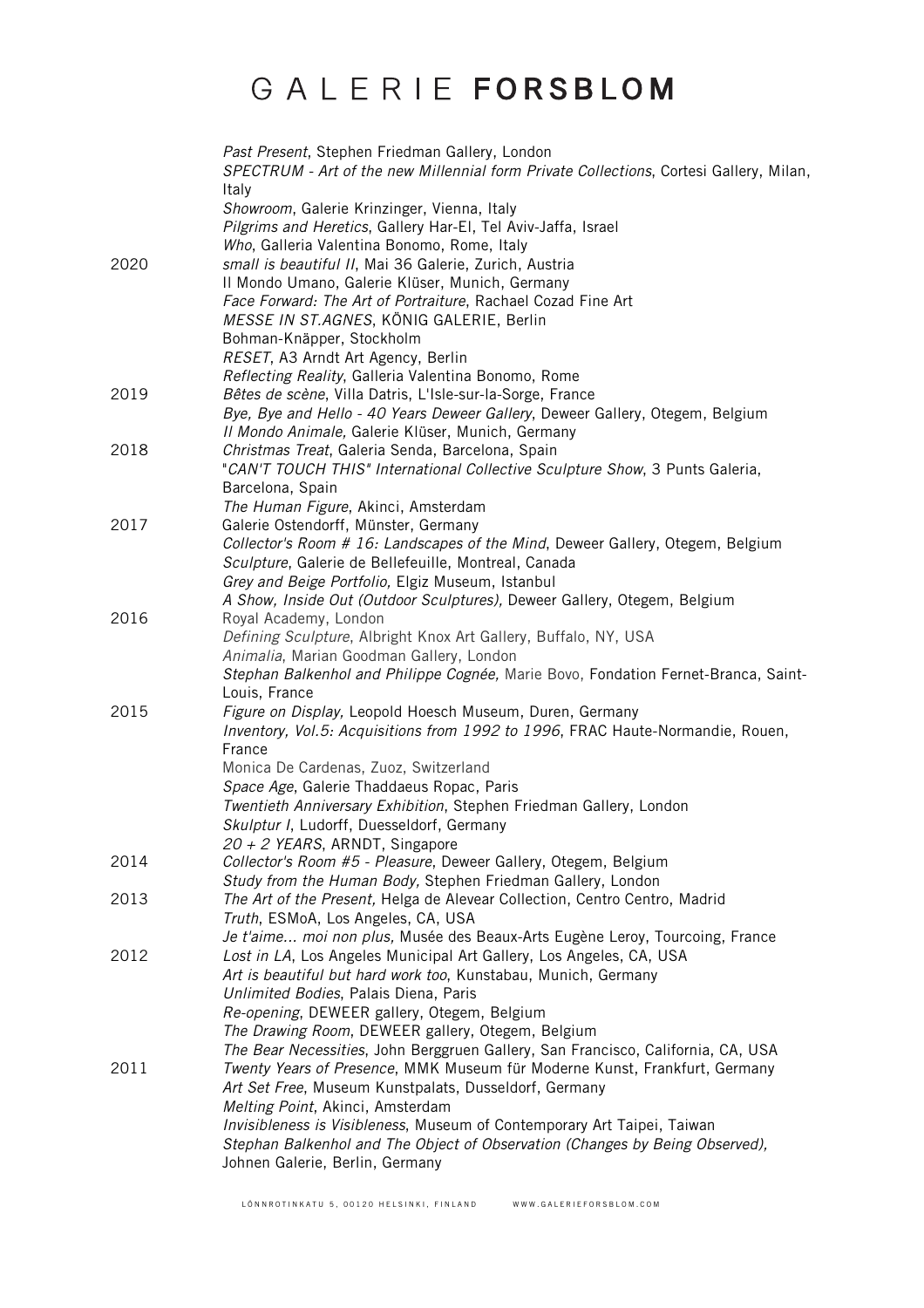|      | Beauty and Nature Sklupturen at the Rhine km 529, Gerda und Kuno Pieroth                                           |
|------|--------------------------------------------------------------------------------------------------------------------|
| 2010 | Foundation, Bingen and Rhein, Germany                                                                              |
|      | Stephan Balkenhol - Alberto Giacometti, Lehmbruck Museum, Duisburg, Germany                                        |
|      | Idea and Object, Galerie Thaddaeus Roapc, Salzburg, Austria                                                        |
|      | Wings, Galerie Thaddaeus Ropac, Salzburg, Austria                                                                  |
|      | The Secret Lives of Trees, Galleria Monica De Cardenas, Zuoz, Switzerland                                          |
| 2009 | Eva Penny & Stephan Balkenhol, Trepanierbaer Gallery, Calgary, Canada                                              |
|      | Art Unlimited, Art 40 Basel                                                                                        |
| 2008 | Listen Darling The World Is Yours, Ellipse Foundation Contemporary Art Center, Lisbon                              |
| 2007 | Royal Academy of Art, London                                                                                       |
| 2006 | Figures in the Field: Figurative Sculpture and Abstract Painting from Chicago<br>Collections, MCA Chicago, IL, USA |
| 2005 | Ten Year Anniversary Exhibition, Stephen Friedman Gallery, London                                                  |
|      | Large Drawings, Galerie Bernd Klüser, Germany                                                                      |
|      | The Blake Byrne Collection, Museum of Contemporary Art, Los Angeles, CA, USA                                       |
|      | My Favorite Things!: Painting in France, Museum of Contemporary Art, Lyon, France                                  |
|      | 21, Dogenahaus Galerie, Leipzig, Germany                                                                           |
|      | We can do it!, Gary Tatintsian Gallery Inc., Moscow                                                                |
| 2004 | Galerie Rüdiger Sch"ttle, Munich, Germany                                                                          |
|      | MIEDO-FEAR, Galeria Pepe Cobo, Seville, Spain                                                                      |
| 2003 | Jetzt und hier-Die Sammlung Zeitgenosslscher Kunst, Museum Kurhaus Kleve - Ewald                                   |
|      | Mataré-Sammlung, Kleve, Germany                                                                                    |
|      | Inaugural Show, Regen Projects, Los Angeles, CA, USA                                                               |
|      | Sculpture, Michael Kohn Gallery, Los Angeles, CA, USA                                                              |
|      | Rhons Hoffman Gallery, Chicago, IL, USA                                                                            |
|      | Sculpture project at More London with Fiona Banner and David Batchelor,                                            |
|      | Durchgehend geöffnet, Kunsthalle Baden-Baden and Sammlung Frieder                                                  |
|      | Burda, Baden-Baden, Germany                                                                                        |
| 2002 | Avant que la mer fut au monde, Rochechouart portoit les Ondes, Musée Départemental                                 |
|      | d'Art Contemporain de Rochechouart, France                                                                         |
|      | Das Tier in mir, Staatliche Kunsthalle Baden Baden, Germany                                                        |
|      | Photogenic Institute of Contemporary Art, University of Pennsylvania, Philadelphia, PA,                            |
|      | <b>USA</b>                                                                                                         |
|      | Grünzeug Museum der Stadt Ratingen, Germany                                                                        |
|      | Pop Art und die zeitgen"ssische Bildhauerkunst, Gerhard Marcks-Haus Bremen,                                        |
|      | Germany                                                                                                            |
|      | Yime-Space-Motion, Galerie Ropac, Salzburg, Austria                                                                |
| 2001 | De wereld folgens Duitsland, Odapark, The Netherlands                                                              |
|      | Fotografierte Bilder Museum Bochum, Germany                                                                        |
|      | Geometrie & Gestus, Galerie Thaddaeus Ropac, Salzburg, Germany                                                     |
| 2000 | and if there were no stories, Stephen Friedman Gallery, London                                                     |
|      | Mai 36, Zurich, Switzerland                                                                                        |
|      | Essensbilder, Dorrie Priess Galerie, Hamburg, Germany                                                              |
|      | Back to Kassel, Kasseler-Kunstverein, Kassel, Germany                                                              |

#### PUBLIC COLLECTIONS

LÖNNROTINKATU 5, 00120 HELSINKI, FINLAND WWW.GALERIEFORSBLOM.COM Albright-Knox Art Gallery, Buffalo, USA ARS AEVI, Museum Of Contemporary Art Sarajevo, Bosnia and Herzegovina Artothek, Nürnberg, Germany Art Institute of Chicago, Chicago, USA Attitudes, Genf, Switzerland BAWAG Contemporary, Vienna The Broad Art Foundation, Santa Monica, USA Burger Collection, Berlin Centro Galego de Arte Contemporánea, Santiago de Compostela, Spain